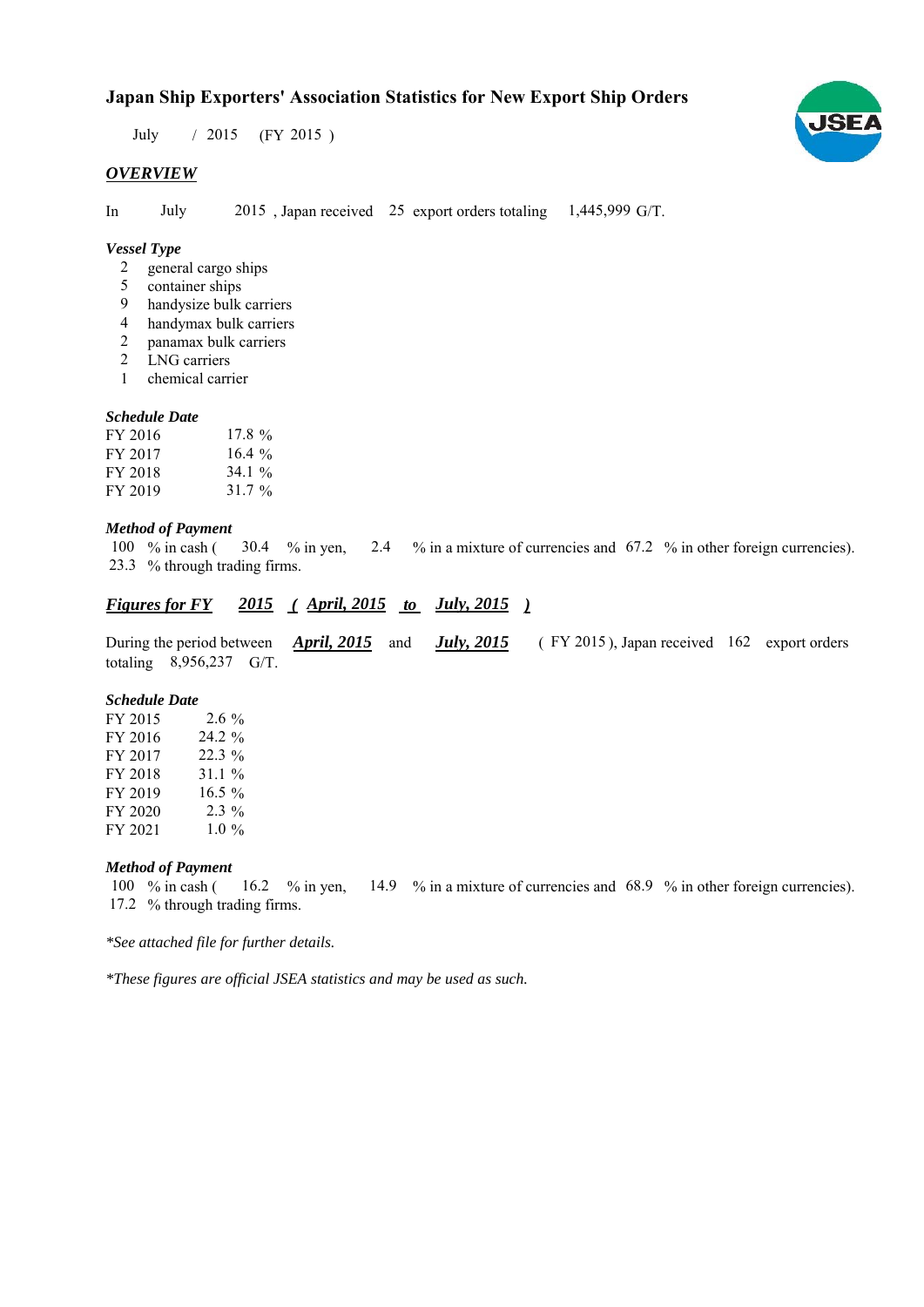## New Export Orders Placed in July 2015 (FY 2015) Based on Fiscal Year

JSEA (August 2015)

| Description              |      | Apr 14 to Mar 15 |     | March 2015 |     | April 2015 |                 | May 2015 |     | June 2015 |     | July 2015 |     | Apr 15 to July 15 |     | Jan 15 to July 15 |
|--------------------------|------|------------------|-----|------------|-----|------------|-----------------|----------|-----|-----------|-----|-----------|-----|-------------------|-----|-------------------|
|                          | No.  | G/T              | No. | G/T        | No. | G/T        | No.             | G/T      | No. | G/T       | No. | G/T       | No. | G/T               | No. | G/T               |
| General Cargos           | 20   | 1,759,860        |     | 288,000    |     |            |                 | .006,048 |     | 271,340   |     | 736,000   | 20  | 2,013,388         |     | 2,301,388         |
| <b>Bulk Carriers</b>     | 2081 | 8,162,290        |     | 918,400    | 14  | 559,350    |                 | 303,300  | 56  | 2,638,200 | 15  | 404,000   | 94  | 3,904,850         | 133 | 5,401,790         |
| Tankers                  | 44   | 2,959,400        |     | 316,500    |     | 810,200    |                 | 160,300  | 36  | 1,761,500 |     | 305,999   | 48  | 3,037,999         | 631 | 4,582,399         |
| <b>Combined Carriers</b> |      |                  |     |            |     |            |                 |          |     |           |     |           |     |                   |     |                   |
| Others                   |      |                  |     |            |     |            |                 |          |     |           |     |           |     |                   |     |                   |
| Total                    | 272  | 12,881,550       | 30  | .522,900   | 22  | 1,369,550  | 17 <sup>1</sup> | .469,648 | 981 | 4,671,040 | 25  | 1,445,999 | 162 | 8,956,237         | 218 | 12,285,577        |
| FY 2014 / FY 2013 (%)    |      | 78.1             |     | 80.8       |     | 92.8       |                 | 323.6    |     | 137.7     |     | 258.4     |     | 152.3             |     | ** $110.0$        |
| In CGT                   |      | 6,285,421        |     | 671,946    |     | 637,373    |                 | 610,784  |     | 2,136,388 |     | 756,166   |     | 4,140,711         |     | 5,714,253         |

*Figures for shipbuilding orders of 500 G/T and over for export as steel vessels placed with JSEA members are covered.*

\*FY 2014/FY2013

\*\*Calendar Year 2015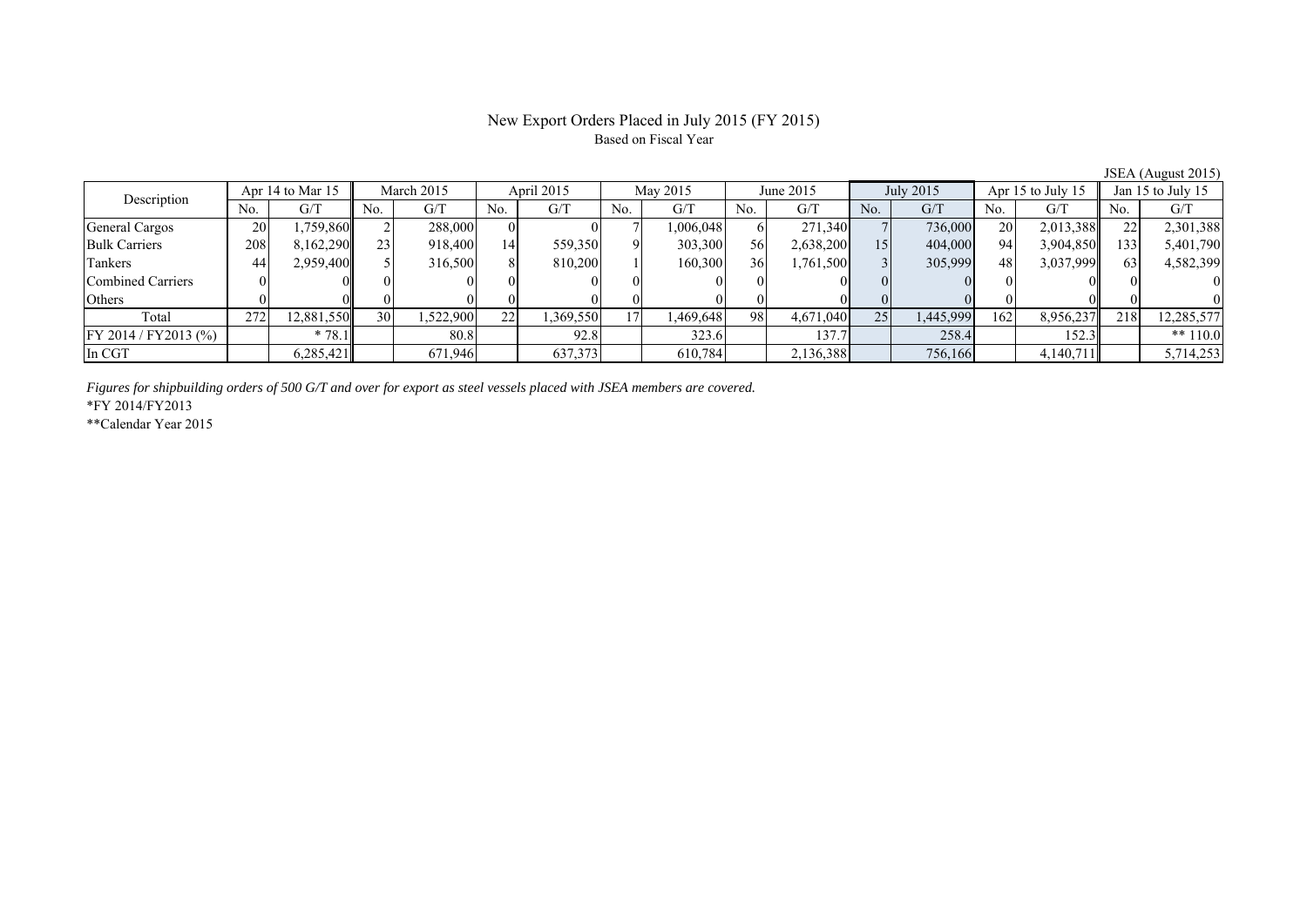## Export Ships Delivered in July 2015 (FY 2015) Based on Fiscal Year

| JU111111454012012     |     |                  |     |            |     |            |     |          |           |           |     |           |     |                   |             |                   |
|-----------------------|-----|------------------|-----|------------|-----|------------|-----|----------|-----------|-----------|-----|-----------|-----|-------------------|-------------|-------------------|
| Description           |     | Apr 14 to Mar 15 |     | March 2015 |     | April 2015 |     | May 2015 |           | June 2015 |     | July 2015 |     | Apr 15 to July 15 |             | Jan 15 to July 15 |
|                       | No. | G/T              | No. | G/T        | No. | G/T        | No. | G/T      | No.       | G/T       | No. | G/T       | No. | G/T               | No.         | G/T               |
| General Cargos        | 14' | 558,741          |     | 230,566    |     |            |     | 150.709  |           | 79.974    |     | 315,683   |     | 546,366           |             | 826,953           |
| <b>Bulk Carriers</b>  | 251 | 10,124,499       | 30  | 227,926    | 20  | 702.381    | 17  | 641,484  | 17        | 684,199   | 35  | 1,241,612 | 89  | 3,269,676         | $7^{\circ}$ | 6,836,884         |
| Tankers               |     | 1,081,581        |     |            |     |            |     | 13,122   |           | 8,000     |     |           |     | 21,122            |             | 99,556            |
| Combined Carriers     |     |                  |     |            |     |            |     |          |           |           |     |           |     |                   |             | $\theta$          |
| Others                |     |                  |     |            |     |            |     |          |           |           |     |           |     |                   |             |                   |
| Total                 | 282 | 11,764,821       | 331 | 458,492    | 20  | 702,381    | 19  | 805,315  | <b>20</b> | 772.173   | 40  | 1,557,295 | 99  | 3,837,164         | 1961        | 7,763,393         |
| FY 2014 / FY 2013 (%) |     | * 98.0           |     | 109.9      |     | 82.8       |     | 100.5    |           | 77'       |     | 152.2     |     | 104.7             |             | ** $105.1$        |
| In CGT                |     | 5,461,524        |     | 660,441    |     | 335,069    |     | 377,993  |           | 365,148   |     | 750,094   |     | 1,828,304         |             | 3,626,814         |

*Deliveries of new shipbuilding orders of 500 G/T and over for export as steel vessels placed with JSEA members are covered.*

\*FY 2014/FY2013

\*\*Calendar Year 2015

JSEA (August 2015)